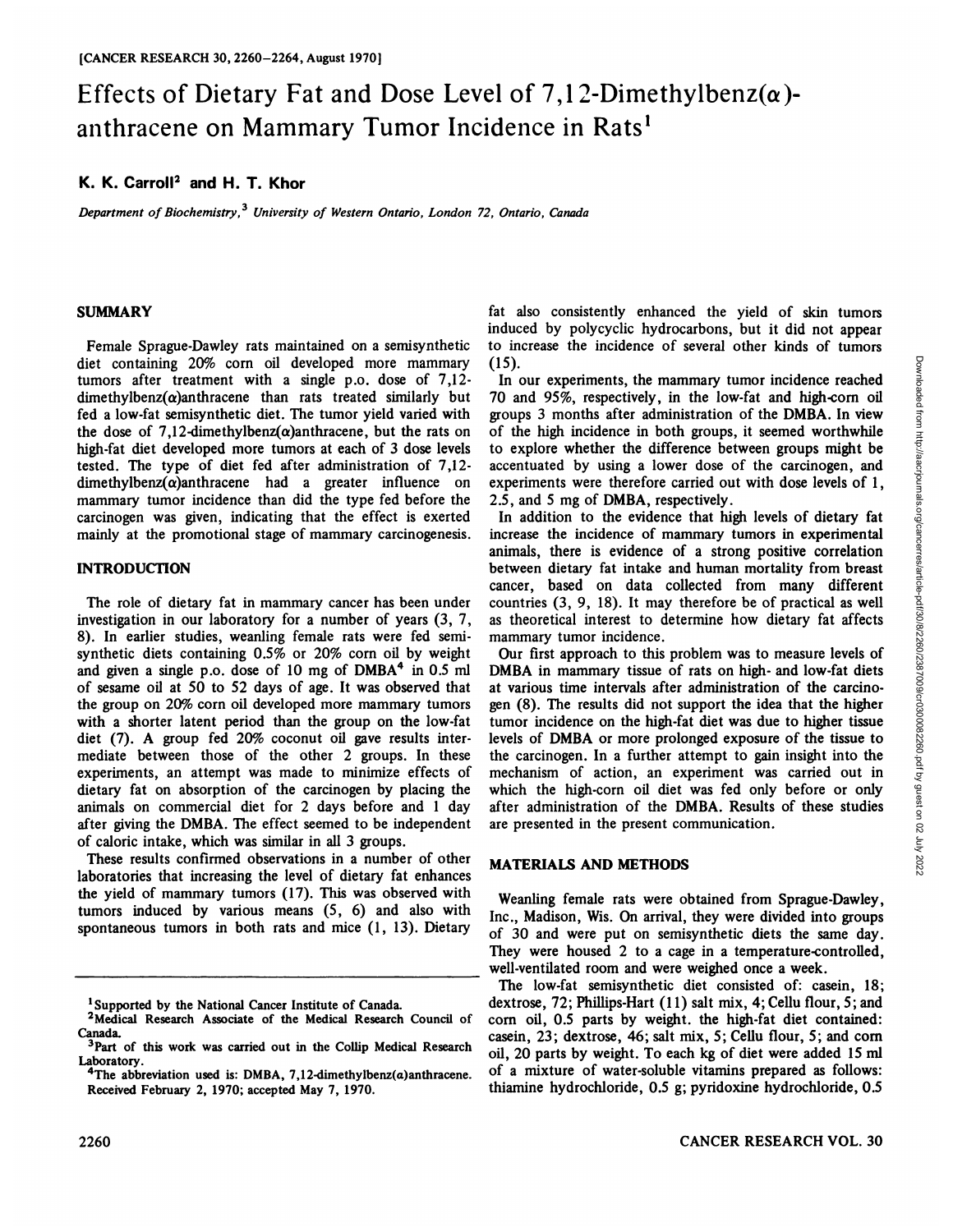g; biotin, 0.02 g; choline chloride, 100 g; and inositol, 10 g, were dissolved in 500 ml of distilled water. Riboflavin, 1.0 g; were dissolved in 500 ml of distilled water. Riboflavin, 1.0 g;<br>
nicotinic acid, 5.0 g; calcium pantothenate, 5.9 g; and folic<br>
acid, 0.05 g, were dissolved in 500 ml of ethanol, and the 2<br>
solutions were mixed and stored acid, 0.05 g, were dissolved in 500 ml of ethanol, and the 2 solutions were mixed and stored in the cold. Fat-soluble vitamins were added to the corn oil to give the following amounts per kg of diet; vitamin A ester (200,000 units/g), 100 mg; DL-a-tocopherol acetate, 110 mg; and vitamin K  $\bar{5} \frac{5}{6}$ <br>(2) methylpanhthospinone), 20 mg The casein selt mixture (2-methylnaphthoquinone), 30 mg. The casein, salt mixture, and vitamins were obtained from Nutritional Biochemical Corp., Cleveland, Ohio; the dextrose was obtained from Ingram and Bell Ltd., Port Credit, Ontario, Canada; the corn oil was obtained from St. Lawrence Starch Co., Ltd., Port Credit, Ontario, Canada; the coconut oil was obtained from Proctor and Gamble, Ltd., Hamilton, Ontario, Canada; and the Cellu flour was obtained from Chicago Dietetic Supply House, Inc., Chicago, Ill.

At 50 days of age, all rats were given a single dose of DMBA in sesame oil by stomach tube (French No. 8 catheter). As in previous experiments, the rats were switched to a standard commercial diet for 2 days before and 1 day after administration of DMBA in order to minimize effects of dietary fat on absorption of the carcinogen.

The DMBA used for these experiments was obtained from Eastman Organic Chemicals, Rochester, N. Y. Thin-layer chromatography on Silica Gel G, developed with Skellysolve B/ether (9/1), showed that some impurities were present in the commercial product, and it was therefore purified by recrystallization from methanol/water (10). Approximately 1.6 g were refluxed with 400 ml of methanol, the solution was filtered, 40 ml of water were added, and the mixture was allowed to cool to room temperature. The precipitated DMBA was filtered and recrystallized once more by the same procedure. The purified product was dried over  $P_2O_5$  and stored in the dark at  $-15^\circ$ .

Beginning 1 month after DMBA administration, all rats were palpated every 4 to 5 days for mammary tumors. The positions of the tumors were recorded to serve as a guide for differentiating palpable and nonpalpable tumors at autopsy. Experiments were normally terminated 4 months after DMBA administration. At autopsy, the rats were killed with chloroform, and the tumors were preserved in 10% buffered formalin for sectioning and staining with hematoxylin and eosin.

## **RESULTS**

Effect of Different Dose Levels of DMBA. The cumulative tumor incidence in rats maintained on either 20 or 0.5% corn oil diets and treated with 1, 2.5, or 5 mg of DMBA at 50 days of age is illustrated in Chart 1, and the results at autopsy are summarized in Tables 1 and 2. The groups receiving 2.5 and 5 mg were autopsied 4 months after DMBA administration, as in earlier experiments, but because of the low tumor incidence the experiment with groups receiving 1 mg was continued for 6 months.

The results with the 5-mg dose were quite similar to those obtained earlier with a 10-mg dose. The differences between the high- and low-corn oil groups were significant to the 5%



Chart 1. Cumulative palpable mammary tumor incidence in female Sprague-Dawley rats maintained from weaning on semisynthetic diets containing either 20% corn oil  $(\bullet, A, \bullet)$  or 0.5% corn oil  $(\circ, \circ)$ . The rats were treated at 50 days of age with a single p.o. dose of 5, developing palpable tumors as a function of time.

containing equivale and vertical of the total when the transmission of the ratios of the members, percentage of animals developing palpable tumors as a function of time.<br>
2.5, or 1 mg DMBA in sesame oil. Curves, percentag level in nearly all parameters (Table 1). With 2.5 mg of DMBA, the tumor incidence was lower, and the differences between the groups on high-corn oil and low-fat diets were not as consistently significant as with the higher dose. The 1-mg dose of DMBA gave much lower tumor yields, but the high-fat group again developed more tumors than the low-fat group.

The high-corn oil diet enhanced the yield of fibroadenomas and adenomas as well as the yield of adenocarcinomas (Table 2). In the experiment with 1 mg of DMBA, only 60% of the tumors were adenocarcinomas in both high- and low-fat groups, whereas adenocarcinomas made up more than 90% of the total when the higher doses of DMBA were given.

The rats on high- and low-fat diets had similar growth rates in the above experiments (Table 1). In each case, the final body weight of the group on high-fat diet was slightly greater, but the difference was statistically significant only in the groups treated with 1 mg of DMBA ( $p < 0.05$ ).

Effect of Feeding High-Fat Diet Only before or Only after Administration of DMBA. Two additional dietary groups, L-H and H-L, were included in the experiment in which the rats were treated with 5 mg of DMBA. In these groups, the diet was changed from low fat to high fat and vice versa at the time the DMBA was administered. However, as in other experiments, the rats were maintained on commercial diet for 2 days before and 1 day after the DMBA treatment.

The cumulative tumor incidence in the L-H and H-L groups is shown in Chart 2, and the results for the groups fed high-fat (H-H) or low-fat (L-L) diets throughout are included for comparison. Results at autopsy are given in Tables 1 and 2.

It is evident from these results that the groups fed high-fat diet after DMBA had a higher turnor incidence than the groups fed low-fat diet, regardless of the type of diet fed before the DMBA was administered. The rats in the L-H group had a significantly higher incidence of palpable tumors than those in the L-L group, and the latent period was significantly shorter ( $p < 0.05$ ). The L-H group also gave a higher figure in each of the other parameters relating to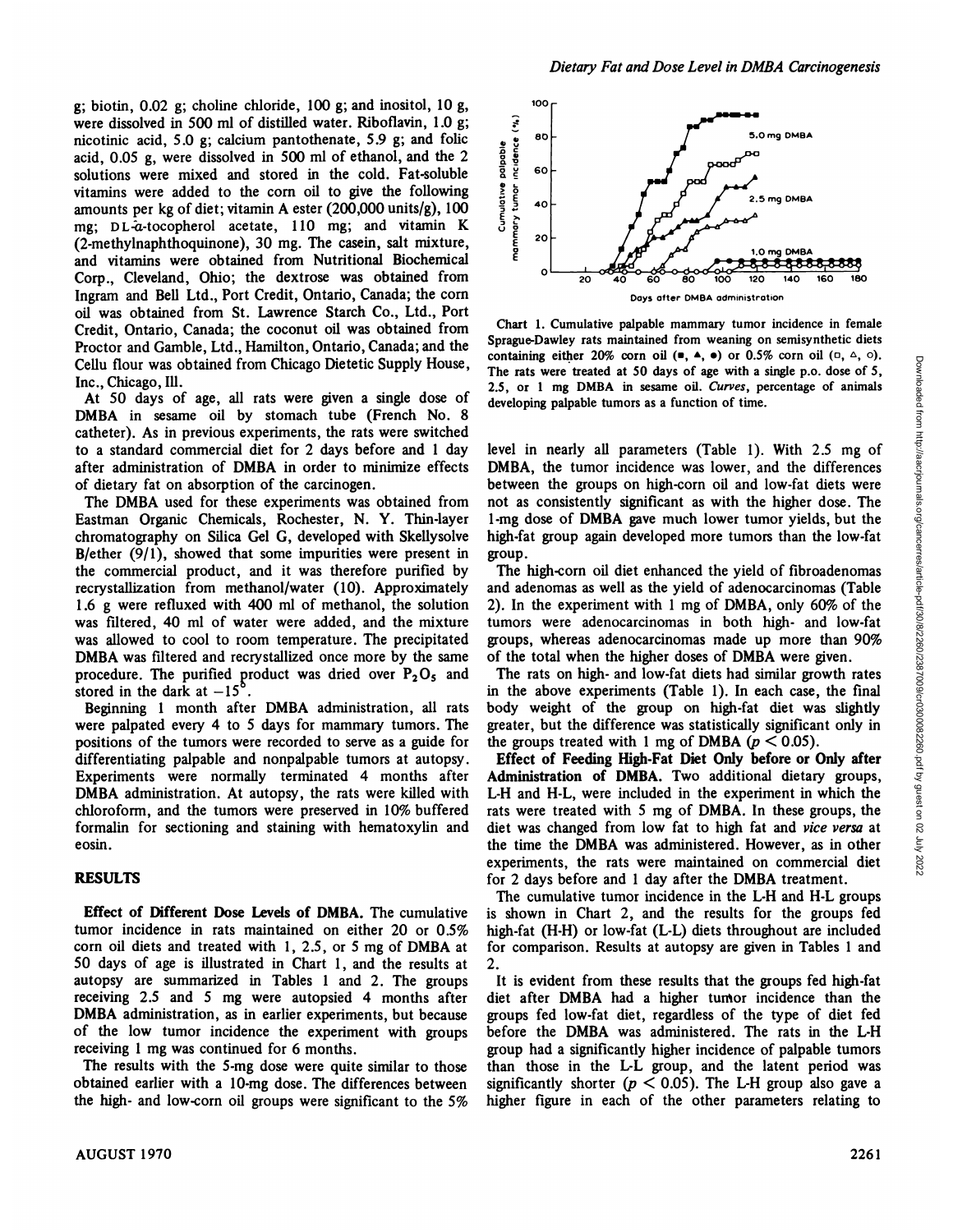| <b>Diet</b>                    | No. of<br>rats | Body weight <sup>a</sup> |               | Tumor incidence <sup>b</sup> |                        | No. of tumors/ $rat^d$ |                 | No. of tumors/           | Latent               |
|--------------------------------|----------------|--------------------------|---------------|------------------------------|------------------------|------------------------|-----------------|--------------------------|----------------------|
|                                |                | Initial                  | Final         | Total                        | Palpable               | Total                  | Palpable        | tumor-bearing<br>$rat^a$ | period<br>$(days)^c$ |
|                                |                |                          |               |                              | 1 mg DMBA <sup>d</sup> |                        |                 |                          |                      |
| 20% corn oil                   | 30             | $43 \pm 0.6$             | $250 \pm 4.6$ | 26.6                         |                        | 6.6 $0.33 \pm 0.11$    | $0.10 \pm 0.03$ | $1.25 \pm 0.78$          | 97                   |
| $0.5\%$ corn oil               | 28             | $43 \pm 0.4$             | $235 \pm 4.6$ | 14.3                         | 3.6                    | $0.17 \pm 0.02$        | $0.03 \pm 0.03$ | $1.25 \pm 0.25$          | 111                  |
|                                |                |                          |               |                              | 2.5 mg $DMBAd$         |                        |                 |                          |                      |
| 20% corn oil                   | 30             | $40 \pm 0.5$             | $245 \pm 2.9$ | 76.6                         | 56.6                   | $1.5 \pm 0.28$         | $0.9 \pm 0.20$  | $1.9 \pm 0.26$           | $79.1 \pm 4.8$       |
| $0.5\%$ corn oil               | 30             | $40 \pm 0.5$             | $238 \pm 2.2$ | 43.3                         | 33.3                   | $0.6 \pm 0.17$         | $0.4 \pm 0.22$  | $1.4 \pm 0.15$           | $84.0 \pm 3.0$       |
| p values                       |                |                          |               | $0.05$                       |                        | $0.05$                 |                 |                          |                      |
|                                |                |                          |               |                              | 5 mg DMBA <sup>d</sup> |                        |                 |                          |                      |
| $H-H (20% \text{ corn oil})$   | 30             | $51 \pm 0.9$             | $250 \pm 2.4$ | 96.6                         | 93.3                   | $4.5 \pm 0.61$         | $3.0 \pm 0.37$  | $4.6 \pm 0.61$           | $62.8 \pm 2.7$       |
| L-L $(0.5\% \text{ corn oil})$ | 30             | $50 \pm 0.6$             | $245 \pm 3.4$ | 73.3                         | 70.0                   | $2.4 \pm 0.43$         | $1.5 \pm 0.28$  | $3.3 \pm 0.32$           | $73.2 \pm 4.3$       |
| $p$ values                     |                |                          |               | $0.05$                       | $0.05$                 | $0.05$                 | $0.05$          | $0.05$                   | $0.1$                |
| $L-He$                         | 30             | $50 \pm 0.9$             | $249 \pm 2.7$ | 93.3                         | 93.3                   | $3.7 \pm 0.41$         | $2.3 \pm 0.28$  | $4.0 \pm 0.37$           | $60.0 \pm 2.9$       |
| $H-L$                          | 30             | $50 \pm 0.5$             | $251 \pm 3.5$ | 73.3                         | 66.6                   | $2.3 \pm 0.46$         | $1.6 \pm 0.32$  | $3.1 \pm 0.37$           | $67.5 \pm 2.3$       |

#### Table 1

## *Mammary tumor incidence in rats on high- and low-corn oil diets following administration ofDMBA*

"Results expressed as average ±S.E.

bPercentage of rats with tumors at autopsy.

cDays from DMBA feeding to appearance of first palpable tumor.

dThe 1-mg and 5-mg doses were administered in 0.25 ml of sesame oil and the 2.5-mg dose was administered in 0.125 ml. eSee text for explanation of diets fed.

#### Table 2

#### *Incidence of different types of mammary tumors in rats on high- and low-corn oil diets following treatment with DMBA*

| Diet                         |          | Adenocarcinomas |               | Fibroadenomas |                |               | Adenomas                                     |                                      |               |
|------------------------------|----------|-----------------|---------------|---------------|----------------|---------------|----------------------------------------------|--------------------------------------|---------------|
|                              | Palpable | Nonpalpable     | <b>Total</b>  | Palpable      | Nonpalpable    | <b>Total</b>  | Palpable                                     | Nonpalpable                          | Total         |
|                              |          |                 |               |               | 1 mg DMBA      |               |                                              |                                      |               |
| 20% corn oil                 | 3        |                 |               |               |                | 3             |                                              |                                      |               |
| 0.5% corn oil                |          | $\frac{3}{2}$   | $\frac{6}{3}$ | $\bf{0}$      |                |               | $\begin{smallmatrix} 0\\0 \end{smallmatrix}$ |                                      |               |
|                              |          |                 |               |               | 2.5 mg DMBA    |               |                                              |                                      |               |
| 20% corn oil                 | 27       | 14              | 41            | 0             |                |               | 0                                            |                                      |               |
| 0.5% corn oil                | 11       | 6               | 17            |               | $\bf{0}$       |               | $\mathbf 0$                                  | $\bf{0}$                             | $\bf{0}$      |
|                              |          |                 |               |               | 5 mg DMBA      |               |                                              |                                      |               |
| $H-H (20% \text{ corn oil})$ | 88       | 39              | 127           | 3             |                |               |                                              |                                      |               |
| $L-L$ (0.5% corn oil)        | 47       | 25              | 72            |               |                | $\frac{4}{2}$ | $\bf{0}$                                     | $\begin{matrix} 2 \\ 0 \end{matrix}$ | $\frac{3}{0}$ |
| $L-H^a$                      | 68       | 35              | 103           | $\mathbf{z}$  | 3              |               |                                              | 3                                    | 4             |
| $H-L$                        | 47       | 20              | 67            |               | $\blacksquare$ | $\frac{5}{2}$ | $\bf{0}$                                     | $\bf{0}$                             | $\bf{0}$      |

"See text for explanation of diets fed.

tumor incidence (Table 1), but the differences were not significant at the 5% level. On the other hand, the per centage of rats with palpable tumors and the number of tumors in the H-L group were significantly lower than in the H-H group ( $p < 0.05$ ). The latent period was also longer, but the difference was not statistically significant. The average body weights of these 4 dietary groups showed no significant differences at the time of autopsy.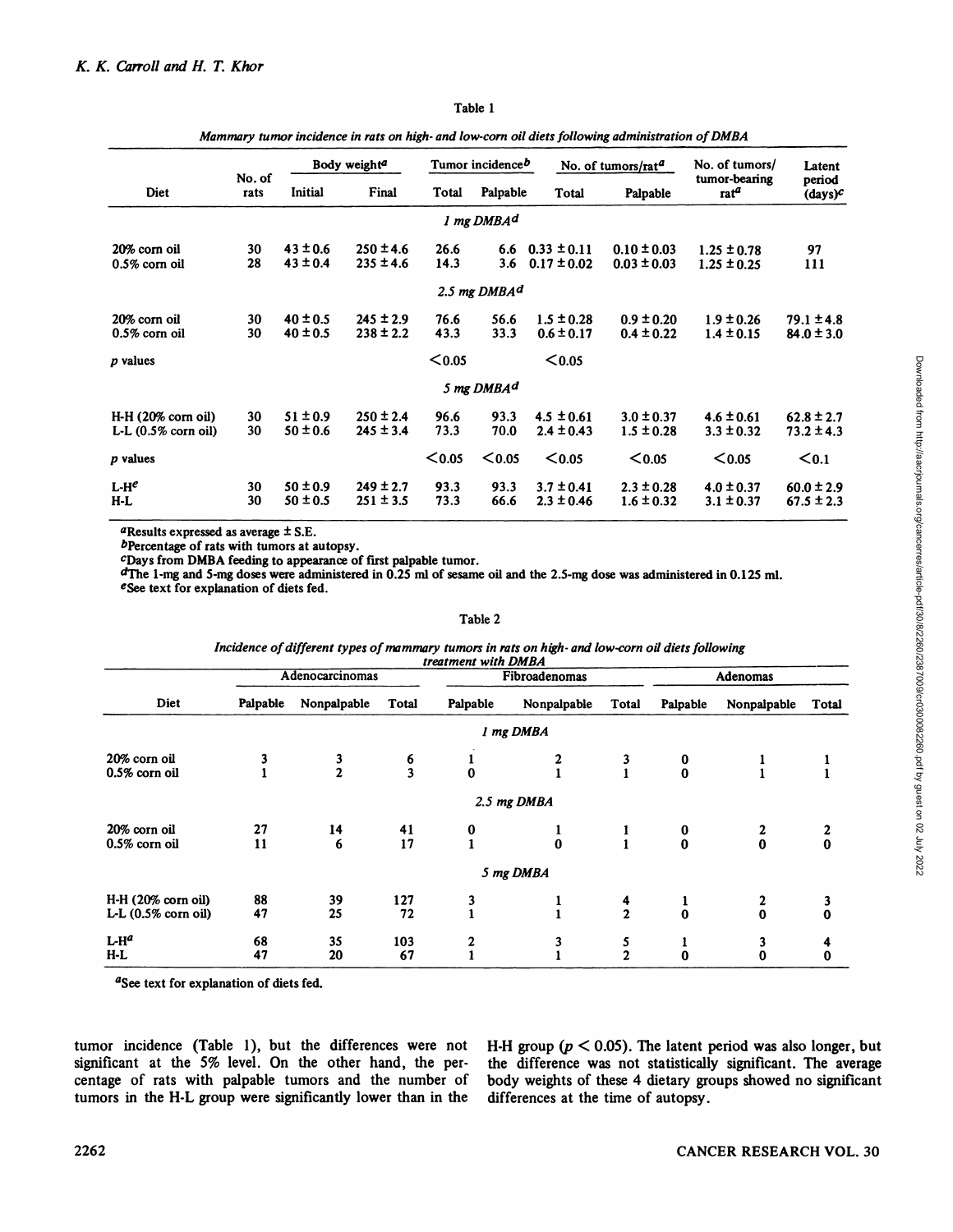

Days after DMBA administration

Chart 2. Cumulative palpable mammary tumor incidence in female Sprague-Dawley rats maintained on semisynthetic diets containing either 20% or 0.5% corn oil and treated at 50 days of age with a single p.o. dose of 5 mg DMBA in sesame oil. Groups H-H and L-L were fed high-fat and low-fat diets, respectively, throughout while Groups L-H and H-L were switched from low-fat to high-fat diet and *vice versa at the time the DMBA was given. Curves, percentage of* animals developing palpable tumors as a function of time.

The incidence of different types of tumor in the L-H group was similar to that observed for the H-H group, while the incidence in the H-L group resembled that in the L-L group (Table 2).

### **DISCUSSION**

The results of the above experiments provide further evidence that a high-fat diet enhances the yield of mammary tumors in young female rats exposed to DMBA, although the difference in tumor incidence between rats on high- and low-fat diets was not accentuated by using lower doses of the carcinogen (Table 1, Chart 1).

The data also reveal that the high-fat diet was most effective when fed after administration of DMBA (Table 1, Chart 2). This suggests that the effect on tumor incidence was not due to effects of dietary fat on absorption or distribution of the DMBA and is consistent with earlier studies which showed that the administered DMBA did not accumulate in significantly larger amounts in the mammary glands of rats as a result of feeding high-fat diet (8).

The rats on low-fat diet throughout weighed slightly less on the average at autopsy than those on high-fat diet (Table 1), but the differences were in general not statistically signifi cant and the groups fed high-fat diet only before (H-L) or only after (L-H) administration of DMBA grew as well as those on high-fat diet throughout. Therefore, as concluded previously (7), it seems unlikely that the effects on tumor incidence are due to differences in caloric intake.

According to the 2-stage theory of carcinogenesis formu lated by Berenblum and Shubik (2), the process can be divided into 2 distinct stages, referred to as the initiating process and the promoting process, respectively. The studies of Dao et al. (4), in which mammary grafts were transplanted 24 hr after p.o. administration or 10 min after i.v.

injection of DMBA, indicated that the initiation process in mammary -carcinogenesis is very rapid. The present results therefore suggest that the effect of dietary fat is exerted primarily at the promotional stage of carcinogenesis. A similar conclusion was reached by Tannenbaum (14) in connection with his studies of the effect of dietary fat on skin tumors induced in mice by benzpyrene.

The exact mechanism by which a high-fat diet promotes tumor formation during the promotional stage is a matter for speculation. Benson et al. (1) noted that in histological sections rat mammary tissue appeared more active in animals on high-fat diet compared to those on low-fat diet. Possibly, a high-fat diet stimulates the metabolism of the tissue either by altering hormonal levels in the gland or by some more direct mechanism, and further experiments are being carried aspect of the problem. Studies are also being conducted to obtain more data on the effects of different types of dietary fat.

In our experiments, fat was added to the diets at the expense of carbohydrate, and the observed effects on tumor incidence could as well be due to differences in carbohydrate as in fat intake. An attempt was made to keep the intake of protein, salts, vitamins, and Cellu flour similar on both highand low-fat diets by increasing the proportions of these components in the high-fat diet to allow for the higher caloric content of fat.

out with the aim of providing more information on this<br>asset of the problem. Studies are also being conducted to<br>botain more data on the effects of different types of detary<br>fat.<br>In our experiments, fat was added to the d Since any variation in 1 dietary constituent inevitably affects the proportions of others, it is difficult to obtain an unambiguous answer in this type of experiment, but useful information might be gained by keeping the carbohydrate constant and varying the protein inversely with the fat. In earlier experiments by Tannenbaum and Silverstone (16), it was found that varying the casein in the diets of the animals inversely with the carbohydrate, without change in the fat, had little effect on the incidence of spontaneous mammary tumors in mice. Similar results were also obtained by Shay *et al. (12) in experiments with rats treated with 3-methyl*cholanthrene.

#### **ACKNOWLEDGMENTS**

We gratefully acknowledge the assistance of Mr. R. Rasmussen in the care and feeding of animals and of Mrs. Rosalind Pynn and Mrs. Anne Varga in preparing histological sections.

## **REFERENCES**

- 1. Benson, T., Lev, M., and Grand, C. G. Enhancement of Mam mary Fibroadenomas in the Female Rat by a High Fat Diet. Cancer Res., 16: 135-137, 1956.
- 2. Berenblum, I., and Shubik, P. A New Quantitative Approach to the Study of the Stages of Chemical Carcinogenesis in the Mouse's Skin. Brit. J. Cancer, 1: 383-391, 1947.
- 3. Carroll, K. K., Gamrnal, E. B., and Plunkett, E. R. Dietary Fat and Mammary Cancer. Can. Med. Assoc. J., 98: 590-594, 1968.
- 4. Dao, T. L., King, C. L., and Gawlak, D. Mammary Gland Transplantation and Tumorigenesis. I. Concentration and Clearance of 7,12-Dimethylbenz(a)anthracene in the Graft. J. Natl. Cancer Inst., 40: 157-164, 1968.